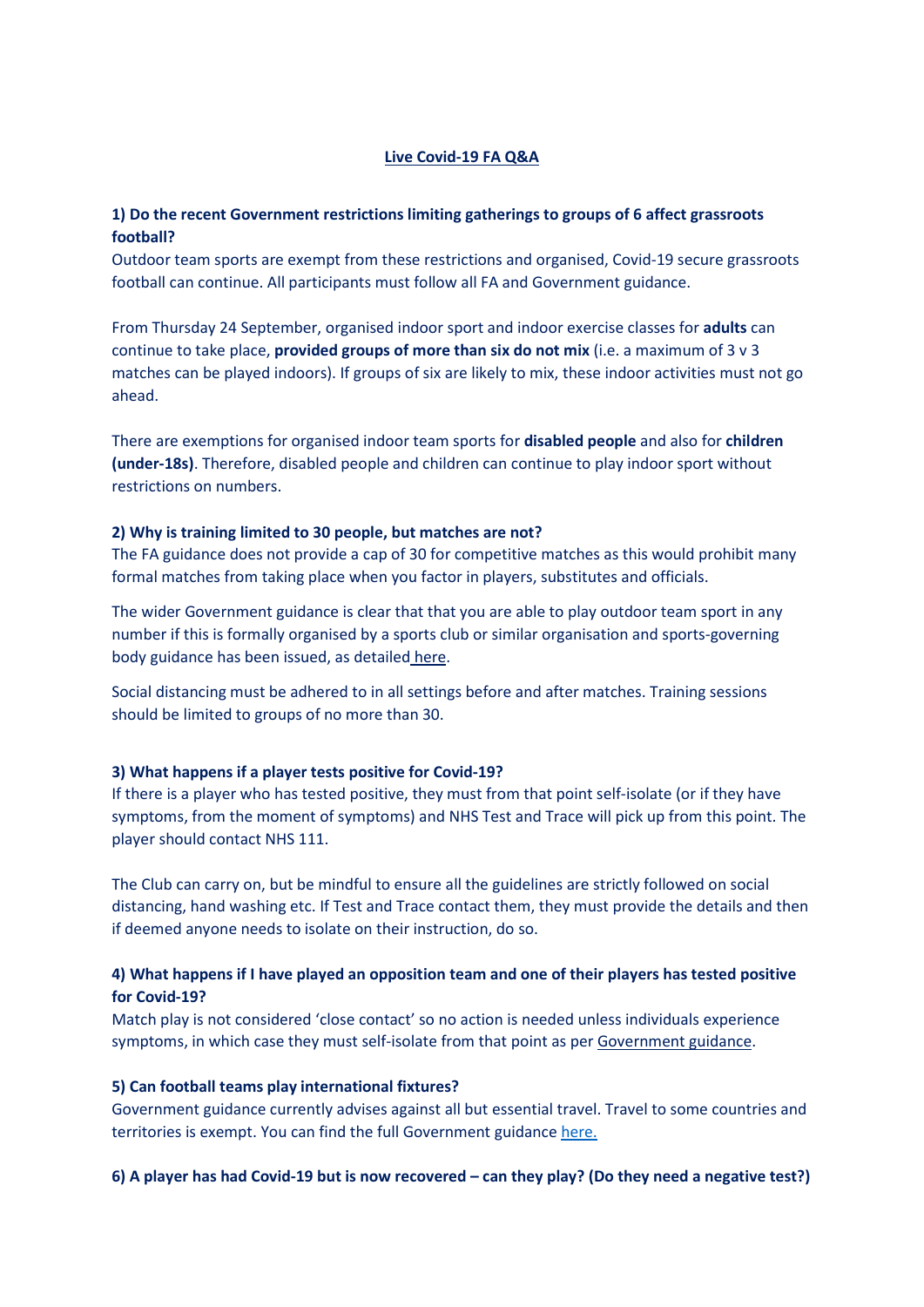The player should follow advice from a medical professional on when is best to return to exercise. Assuming the player is no longer symptomatic, has fully recovered and has finished their required self-isolation period a return to sport can be considered. Players should return to sport gradually and if they feel unwell at any stage seek further guidance from a medical professional.

## 7) I am a healthcare worker and regularly in contact with people with Covid-19 – can I play?

As long as you do not have any symptoms (as is the case for any other participant) and are not selfisolating, then you are able to play. Please adhere to Government guidance on this.

# 8) Will the grassroots football guidance be updated to mirror the latest National League System (NLS) guidance with regards to the use of changing facilities?

All participants should follow the Government's guidance on changing rooms which can be found here. The FA's guidance reflects this position.

## 9) What if my club is not ready to return to full competitive training and matches?

The FA has worked with the government to develop approval for the restart of competitive grassroots football; however, each club should fully understand the guidelines before deciding to commence activity. Each club must only return to competitive football when they are ready and have the appropriate measures in place as developed by The FA and general government guidance. There is no pressure to return. Everyone's health, wellbeing and safety are the priorities.

# 10)What happens if a player, parent or coach shows Covid-19 symptoms before, during or after a match?

All players, officials, volunteers and spectators must undergo a self-assessment for any Covid-19 symptoms and complete a full risk assessment, as set out in The FA's guidance. No-one should leave home to participate in football if they, or someone they live with, has any of the following:

- A high temperature (above 37.8 $^0$ C);
- A new, continuous cough;
- A loss of, or change to, their sense of smell or taste.

If a participant becomes Covid-19 symptomatic during the activity, they should immediately remove themselves from the session and return home as soon as possible. NHS guidance on further management of symptoms should be followed.

If an individual becomes symptomatic post an activity they must follow the NHS Test and Trace guidance found here.

## 11) Does this mean we can now play competitive football normally?

Competitive match play is now permitted, however, in all settings before and after the session, and in any breaks, all participants should practise social distancing, in line with government guidelines on two metres or 'one metre plus'. You can read these guidelines here.

Substitutes and coaches are permitted but must socially distance on the touchline or in the dugout. During warm ups and cool downs, participants should practise social distancing where possible. All adult participants must also adhere to the rule of six for indoor sport. There is an exemption for disabled people and children.

## 12) We want to arrange a football competition with different teams competing, is this allowed under the new guidelines?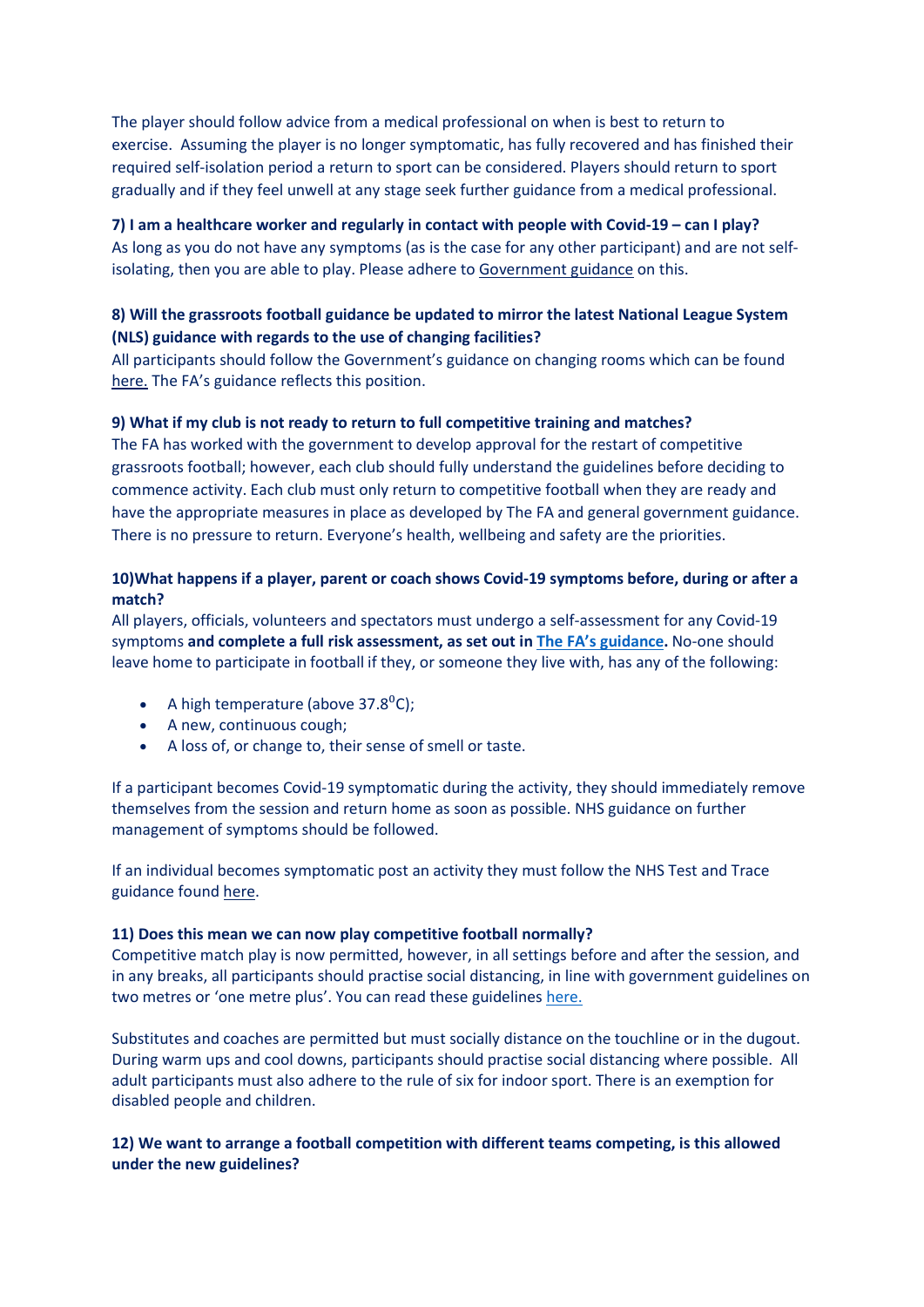The current government guidance permits competitive football activity, therefore in order to host multiple fixtures at the same time you will need to ensure you have considered this as part of your Covid-19 risk assessment and are comfortable that the groups can maintain social distancing off the field at all times.

All clubs and teams need to ensure they are affiliated to their respective County FA to ensure valid insurance is in place and to allow for the use of FA registered referees.

You must ensure that you do not overload your facilities – your Covid-19 risk assessment should cover maximum occupancy levels to ensure that social distancing can be maintained. For all other consideration on the impact upon your facilities please see The FA guidance which is available here.

13) Are we allowed to share kit and equipment such as balls, goalkeeper gloves and training tops? The sharing of equipment must be avoided where possible. Where equipment is shared, equipment must be cleaned before use by another person.

Participants should take their kit home to wash it themselves, rather than have one person handling a large quantity of soiled materials. Where kit absolutely has to be shared or kept together (e.g. lastminute stand-in players, shortage of kit, or an essential club function), each person handling it must wash or sanitise their hands immediately after and appropriate cleaning arrangements for the kit must be made.

14)If there is a regional lockdown, does this mean we won't be allowed to play competitively? Clubs must always consider whether there are local restrictions in place in their area. If so, clubs should first read the guidance relevant to their area as this may supersede FA guidance and therefore also football activity. County FAs will be working with Local Authorities to determine what restrictions, if any are appropriate.

### 15) Will we be able to use changing rooms?

Changing rooms are an area of increased risk of transmission. It is important that social distancing is maintained in changing rooms and showers and that they are only use if essential. All venues should encourage attendees to arrive at the facility in sports kit and where possible to travel home to change/shower. Use of changing rooms and showering facilities should in general be avoided where possible, although these must be available for participants with disabilities or special needs. If changing rooms are to be used, users should use the facilities as quickly as possible.

## 16) Will I be allowed to go and watch a grassroots football match as a spectator if I'm socially distanced?

Supporters, parents, and other spectators should remain socially distanced whilst attending events. Spectator groups must be restricted to discrete six-person gathering limits and spread out, in line with wider government guidance, ensuring space for officials, coaches and substitutes.

Specific FA spectator guidance and protocols for clubs in the men's National League System is available here and Women's Football Pyramid is available here.

## 17)What are the guidelines for participants and spectators before and after a game or training session?

There are a number of considerations that should be taken before, during and after a game. The full guidance here provides an overview of these.

#### 18)Do we need to support NHS Test and Trace efforts?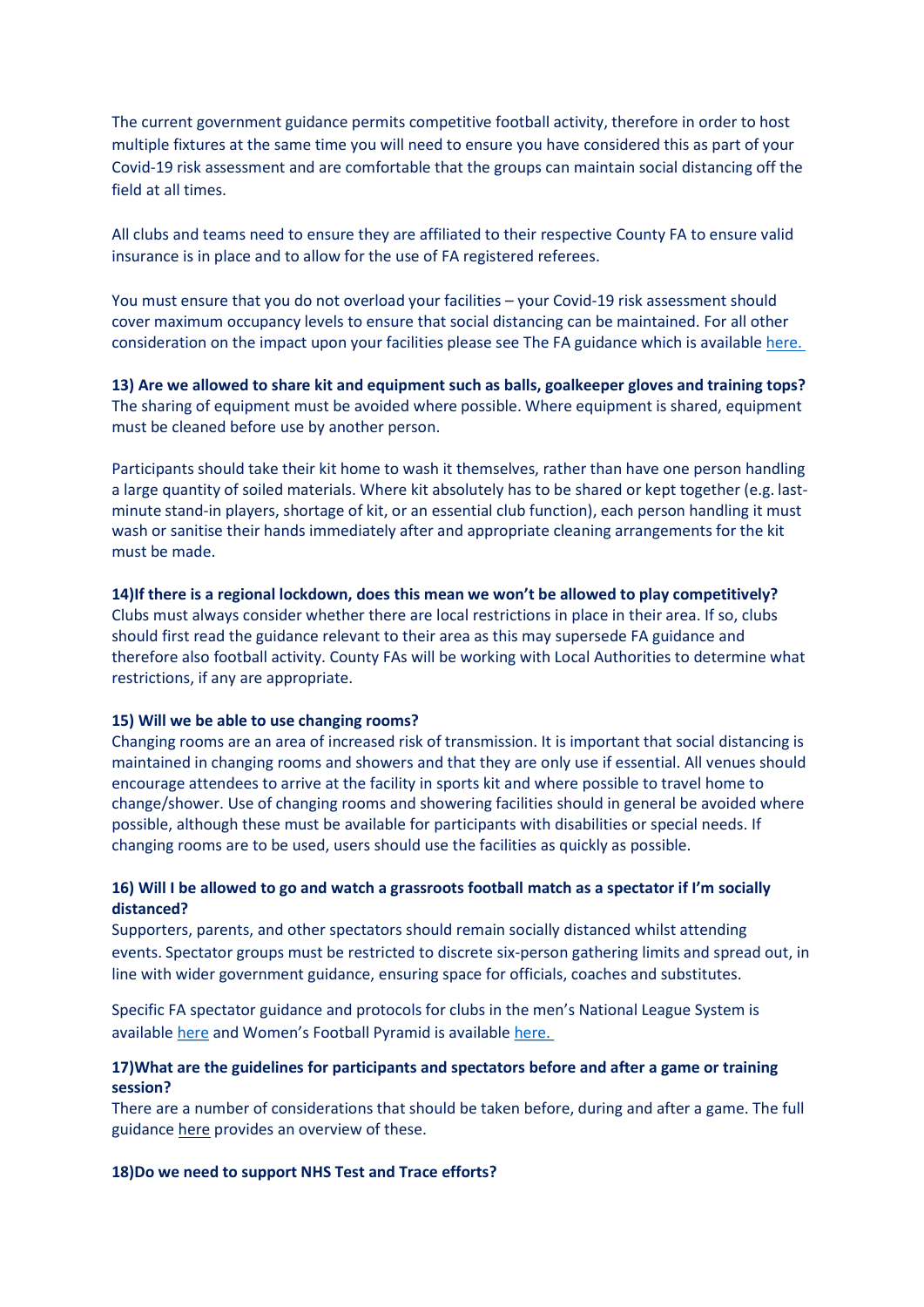Yes, facility providers are expected to fully support the Governments test and trace system. This involves displaying NHS QR posters at your venue to offer a quick, simple and secure way for visitors to register that they've been to your venue.

You must register for an official NHS QR code and display your official NHS QR poster at entrances to your venue, in places that are easy for visitors to see and access such as your car park and entrances to your pitches and clubhouse. The same poster should be printed and displayed multiple times to avoid queuing and congestion when visitors are registering.

#### 19)Where can I find out more about the NHS QR code for test and trace?

A full set of FAQ's from the NHS can be found here.

### 20) Is the QR code just for facilities with buildings/changing rooms?

This applies to all football facility types including pitch only sites, however if not practical to use the QR code, information can be captured manually. Essentially, if you play at a venue that is visited by members of the public and has a space where people congregate, then we encourage you to create a QR code poster for that venue if not already in place.

### 21) When does a club need to create a QR code?

A club should create a QR code when the club is the facility operator or a QR code is not provided by the facility it hires for training or home matches. Each different venue should have a QR code.

## 22) Do all players and parents have to scan the code or can a coach scan this on behalf of the players?

Anyone over the age of 16 should register their visit. Parents/guardians can do this on behalf of their children. Individuals are encouraged to register (instead of a group representative).

#### 23) What visitor types does test and trace apply to?

Players, spectators, coaches, match officials, staff / volunteers and all other visitors to the site aged 16 and above.

## 24) If we use local authority pitches, do we still have to produce a QR code, or do the Local Authority?

This must be agreed between the facility provider and the user group. In certain venues it may be more effective for user clubs to register visitors. In such cases, each club must provide the facility provider with a copy of their Covid-19 risk-assessment (including its track and trace measures).

## 25) What happens if a visitor refuses to register via the NHS QR system?

For pitches and outdoor areas, downloading and using the NHS COVID-19 app is currently voluntary. Facility providers should encourage all visitors to use this service but should not stop visitor access if they have not used the check in feature.

However, in hospitality areas, Government guidance states that visitors should be refused entry if they do not provide their name and contact details, is not in a group (for which one other member has provided name and contact details), or who has not scanned the NHS QR code.

If in the rare case that a customer or visitor becomes unruly, you should follow your own security procedures. This may include calling the police if you feel the individual poses a risk to yourself or others.

## 26) What happens for people who don't have the appropriate smart phone to scan the code, or no phone at all?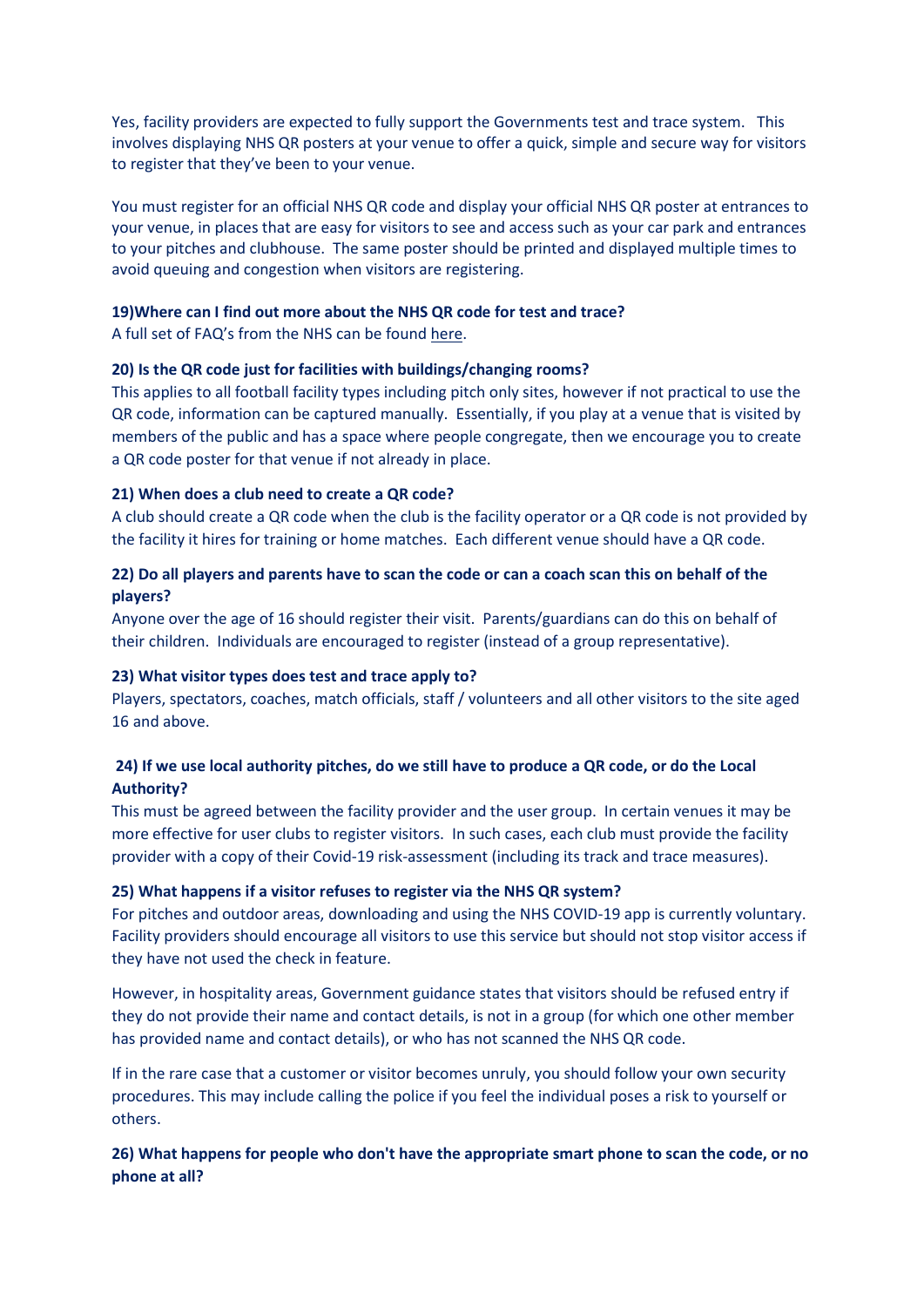A manual system must remain in place as a backup.

## 27)What does this mean for clubs with teams in the National League System or the Women's Football Pyramid, is there a set of specific guidance for players and spectators at this level of the game?

Guidance for the National League System is available here and Women's Football Pyramid is available here.

### 28) Can clubs/venues provide food and drink?

Yes, for those clubs that have catering and bar facilities they are able to operate in accordance with the government guidelines for that sector and these can be found here. Extra considerations should be made to ensure social distancing is in place. Further information can be found in The FA's guidance on facilities which you can find here.

Face coverings must be worn by customers in hospitality venues, when they are not eating or drinking. Staff will also be required to wear face covering as well. Exemptions apply which you can read about here.

### 29) Are there any rules around goal celebrations?

Yes, goal celebrations should be conducted in a socially distant manner. Please refer to this guidance for a summary of considerations that should be taken during play.

#### 30) What about Walking Football, is there any specific guidance around this?

As a format of football, Walking Football is covered by all the same guidelines that are provided by The FA. These can be found here.

#### 31) What if there is an injury, is it safe for a player to be treated?

If a participant gets injured, a member of their household can assist if present and appropriate, but others (including match officials, teammates and coaches) will still need to socially distance unless a life or limb-threatening injury necessitates compromising guidelines to provide emergency care.

If there is a first-aider or other medical personnel present, they should be equipped with the appropriate PPE (including face coverings) before treating anyone to protect themselves and others if they need to compromise social-distancing guidelines to provide medical assistance. Full medical guidance can found here.

#### 32) What is permitted as 'organised' football?

Above all, football must be played in an organised and safe environment that has a Covid-19 risk assessment specifically for organised football activity. This can be provided by a) the user group (e.g. a club), b) the facility provider (e.g. a small sided football centre), or c) by both. Where no risk assessment exists – groups must follow the Governments 'rule of six'.

Example 1: a football club that has its own Covid-19 risk assessment and plays at a local park = permitted.

Example 2: a small-sided team that plays at a small sided football centre with a Covid-19 risk assessment = permitted.

Example 3: a group of friends that meet at a local park for a kick about = must follow the Governments 'rule of six'.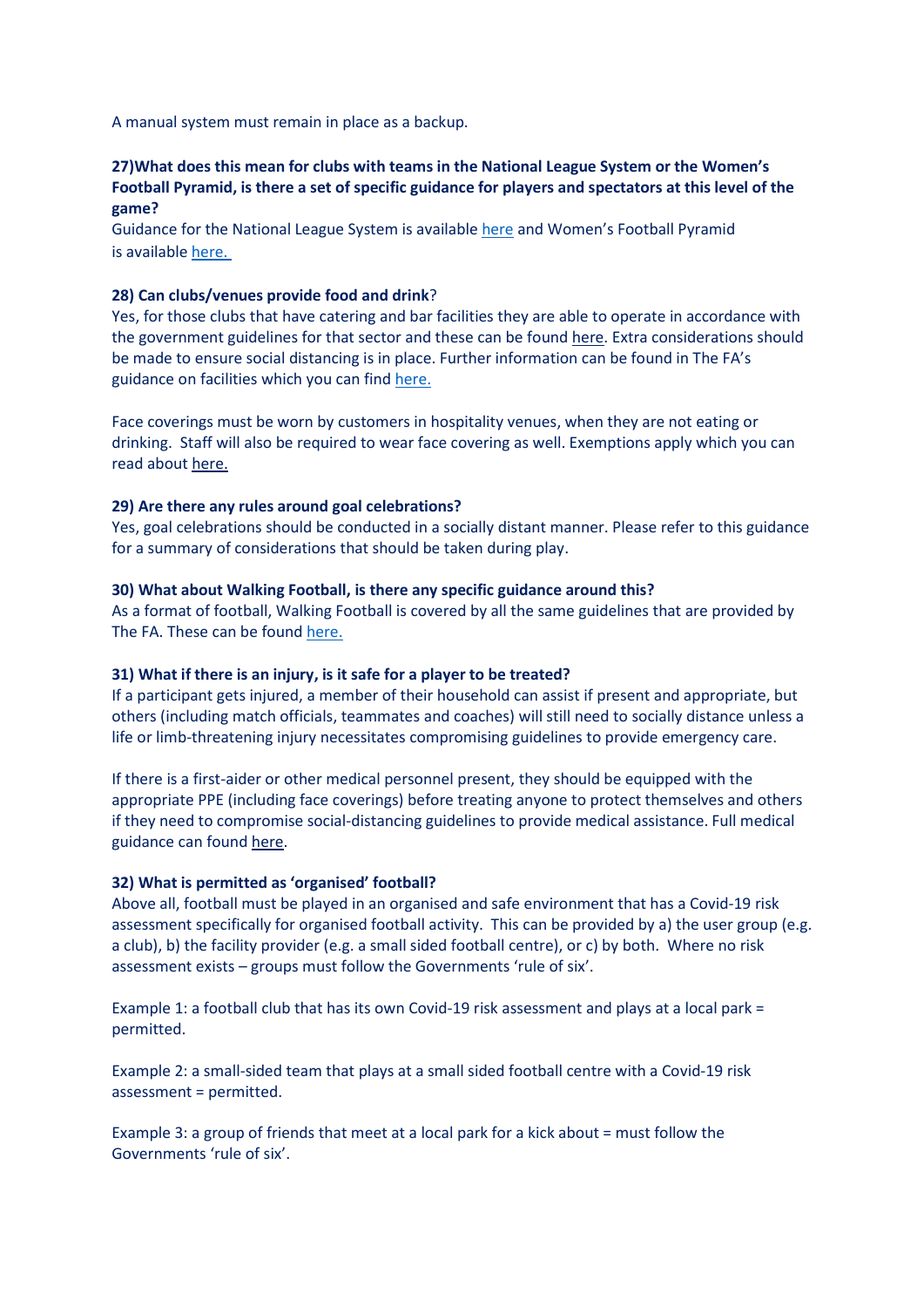# 33) Our venue has set a lower maximum capacity than The FA have proposed – are they able to do this?

The venue has final say over the number of spectators they are willing to allow into the ground and this must be respected at all times.

## 34) Is there a cap for matches which take place indoors?

There is no cap for matches for indoor or outdoor games, however for indoor games, the amount of players must be proportionate to the size of the facility and must allow players to socially distance before and after the game.

## 35) What if a team continually breaks the rules around Covid-19?

This is a matter for leagues (working with County FAs) to deal with, in the same way they would deal with any other type of rule break. All Risk Assessments, including the Covid-19 Risk Assessment are owned by the club and with any non-compliance of various aspects in a club environment, doing so is at the club's risk.

### 36) If a school sends home a year group can that child still play football?

If a school has sent someone home to self-isolate, they must do exactly that – stay at home and not come into contact with anyone for the period of self-isolation. If they are sent home to self-isolate because they have symptoms, they should get a test and must stay at home for at least 10 days (although if the test comes back negative, they can end their isolation). If they are sent home because they've been in close contact with someone who has tested positive, they must self-isolate for 14 days (and only get a test if they subsequently develop symptoms themselves).

### 37) Can schools hold inter-school competitions?

Schools can hold inter-school competitions all long as guidance from DfE, DCMS/SE and the NGB is followed. The decision will fall to schools and they will want include visitors to the school in their risk assessment.

# 38) What should a club do if they are worried about the opposition's handling of Covid-19 (i.e. they are concerned their risk assessment is not adequate or they have not put the appropriate measures in place to ensure the safety of participants)

Opposition clubs should deal with this situation in the same way they would any similar issue regarding a club's management of the game. For example, if they are not happy with the quality of a pitch or they have concerns that a club hasn't conducted a risk assessment on any element of health and safety. All Risk Assessments, including the Covid-19 Risk Assessment are owned by the club and with any non-compliance of various aspects in a club environment, doing so is at the club's risk.

#### 39) Are we allowed to drop children at matches and leave?

There must always be at least 2 DBS-checked people present and supervising U18s and this should be pro-rata based on the ratio guidance. A risk assessment should be undertaken with mitigation managed locally to strike the right balance and first aid provision must be covered in the risk assessment. Clubs should ensure they liaise with local authorities to ensure reasonable adjustments are made when catering for players with disabilities.

## 40) I manage an under-18s team that play indoors, and have 17 and 18-year-olds in the team, can they continue to play together?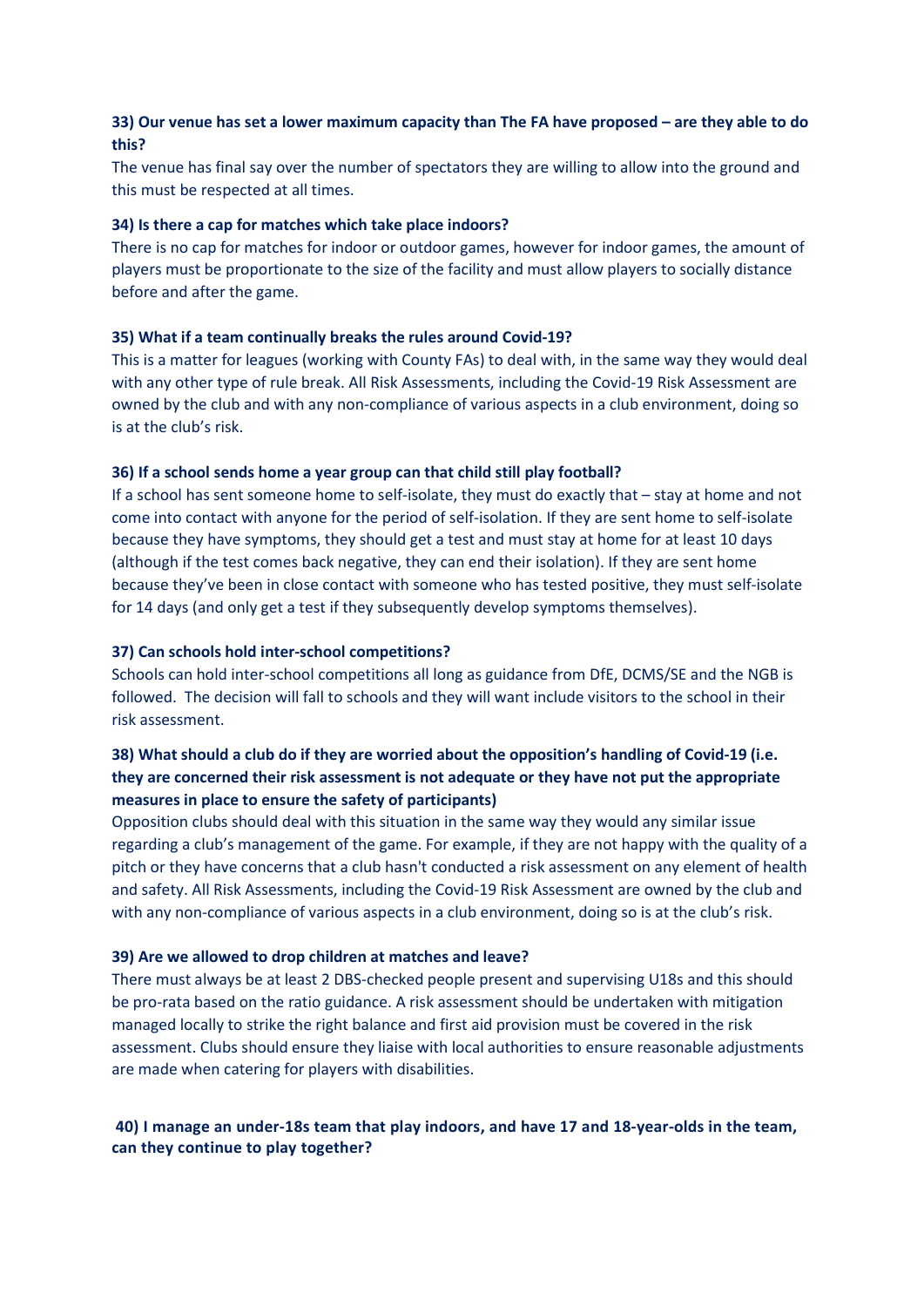The exemption from the rule of six, for children's sport, does not apply to adults over the age of 18. If an adult (aged 18 or over) participates in organised indoor sport alongside children (under 18), this is no longer exempt, so this can only take place in groups of up to six people (including both adults and children).

# 41) If I am in a Tier 3 area can I travel to grassroots league fixtures (which include NLS Feeder Leagues (Step 7) and below of the Men's Football Pyramid and Tier 7 and below of the Women's Football Pyramid), in and outside of the area?

The current Government guidance on travel is as follows:

- Medium: there are no restrictions on travel for sport or exercise.
- High: there are no restrictions on travel for sport or exercise, but you should aim to reduce the number of journeys you make where possible.
- Very high: You are advised not to travel into or out of areas that have a very high alert level, including for sport, unless this is necessary to enable individual exercise (or exercise for people from the same household or support bubble). This does not apply to travel where it is necessary to enable disability sport, sport for educational purposes, or supervised sport and physical activity for under-18s to take place.

Local Authorities may impose additional restrictions for football which County Football Associations will endeavour to communicate.

## NATIONAL LEAGUE SYSTEM, STEPS 3 TO 6 SPECIFIC FAQS

# 43) Our Club plays at Step 3 (example) but we have a B Graded ground – can we work on 15/30% of the minimum capacity of the B Grade?

No, not at present. The submission to DCMS was made on the basis that any return to spectators was a phased approach and, in order to mitigate risk, the % figure is derived from the minimum capacity required for ground grading at the Step level of the host Club. That is not to say that we may be able to adjust this upon a future review.

# 44) Our Club, who plays at Step 3 (example) has an officially calculated capacity that is higher than the minimum required for the Step level – can we work on this basis and apply 15/30% of the calculated capacity?

As above, not at the moment, but again it is something that will be considered upon a future review.

#### 45) We participate at Step 1/Step 2 – can we have a return to spectators?

In order to complete play-offs, the National League was deemed to be "Elite" in relation to the Government's sporting guidance. As such, a return to spectators within Steps 1 and 2 will be subject to the conditions of the Government's Elite Sport Guidance which will be issued from time to time. At this time there are no spectators permitted at Steps 1 or 2 of the NLS.

# 46) Our local authority has informed us that we are not permitted to have as many spectators in our ground as The FA are currently suggesting (i.e. 15/30% of the minimum grading capacity) – which figure do we work to?